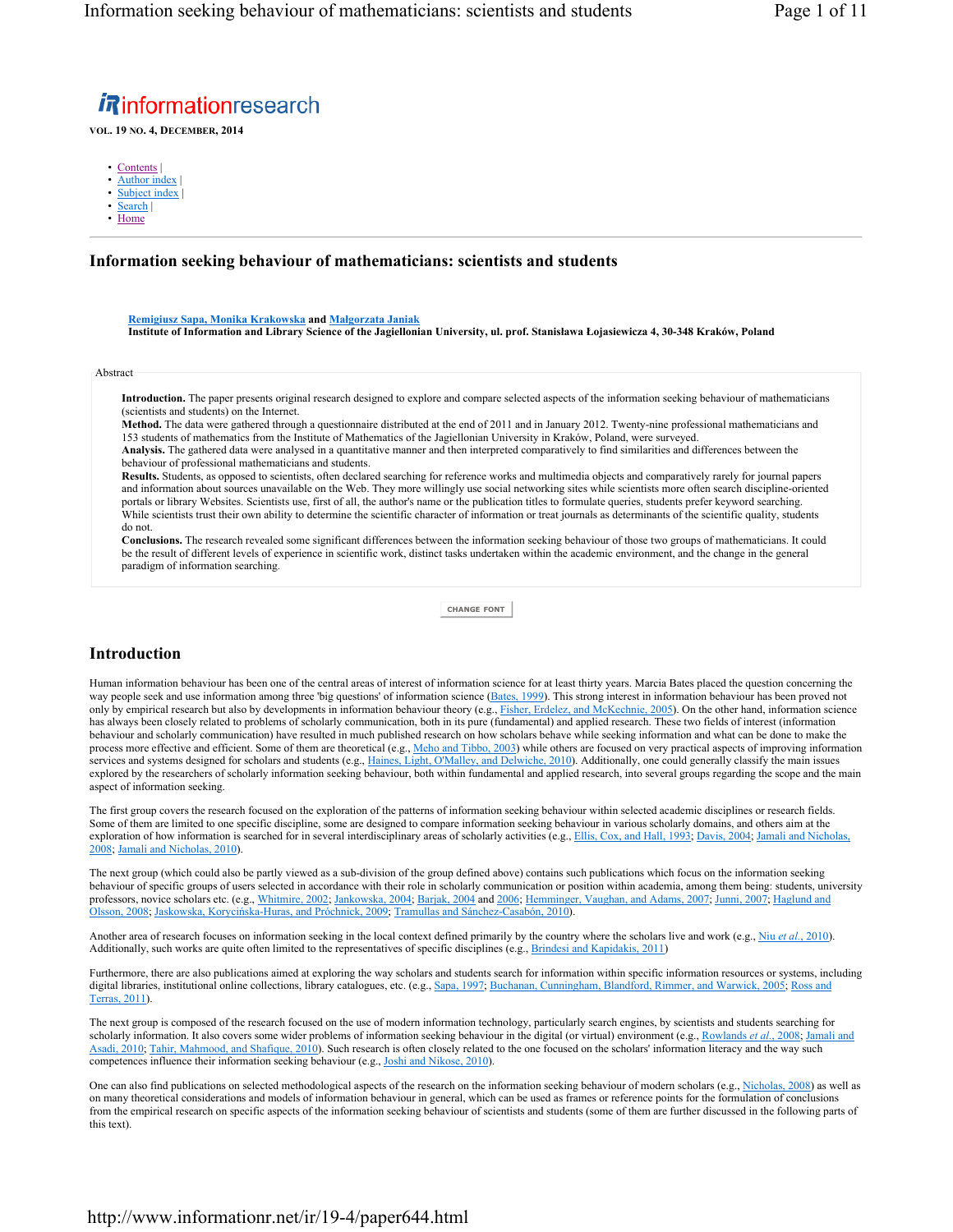Worth emphasizing is the fact that frequently a few issues are addressed within one research and, as a result, within one publication. This is not a wholly disjunctive classification of publications concerning the problem of scholarly information seeking behaviour but simply an arrangement of issues addressed most often in the literature, compiled to comprehend the scale and the scope of the background of the research presented in this paper.

# **Main goals, value and structure of this paper**

The main goal of the research presented here was to explore selected aspects of the information seeking behaviour of mathematicians on the Internet. Another goal was to reveal the differences and similarities between the behaviour of scientists and students of mathematics and to interpret them within the frame provided by selected information behaviour models to formulate some hypotheses on their reasons. Although the findings could be useful for practitioners providing or designing information services for scientists and students, the research was aimed at improving our understanding of how scholarly information is searched for on the Internet by the community of mathematicians. While the main problem under consideration belongs to the first group of publications defined in the introductory part of this paper (the information seeking behaviour of scholars representing a specific discipline), the text also touches other aspects of information seeking behaviour present in library and information science literature, including information competencies, differences in behaviour of various groups of information seekers as well as the way people use modern information technology.

The information seeking behaviour of mathematicians has not been sufficiently explored yet. It was taken into consideration by some authors writing about a wider spectrum of scientists (e.g.,  $Brown$ , 1999) or by those who were interested in this problem while conducting the research on other aspects of scholarly communication, particularly on various information services produced by mathematicians and offered to that group of scientists and students (e.g., Newby, 2005; Sapa, 2007; Zhao, Kan and Theng, 2008). Generally, we lack empirically proven information about the way they seek new knowledge and how they use the information sources and tools available on the Internet.

This paper is based on original research and, while it has not been designed to provide a complete picture of the issue, it should help to enrich our knowledge of the information seeking behaviour of mathematicians. Although the research regards only a local group of respondents (see the Methodology section below), its results can be viewed as a starting point to compare the information seeking behaviour of mathematicians in different settings and contexts (institutional, cultural, national) and furthermore, for example, to formulate more general conclusions on the importance of various factors influencing the information seeking behaviour of mathematicians and the level of 'globalization' of their information seeking behaviour. The research presented in the paper provides not only facts about the information behaviour of that group of academics but also makes it possible to formulate a few new hypotheses (in the Conclusion section) to inspire future research on exact reasons of the behaviour identified here.

The authors assert that the idea of *one size fits all* is not ideal for the improvements of the scholarly communication system. The modern information environment offers more flexibility and more possibilities than the traditional one. But to effectively use the opportunities offered by this environment to develop the information services and resources (for example offered by academic libraries) tailored for specific needs of various groups of participants, more focused research is needed.

The paper is divided into four parts. Part one is devoted to the theoretical issues of information seeking behaviour. Its main goal is to draw the readers' attention to a few models of such behaviour proposed in the information science literature which seem to be the most adequate to formulate a conceptual frame for the research presented here. The second part centres on the method and scope of the research and the third part is devoted to the presentation of its findings. Finally, the last part of the paper contains discussion and conclusions.

## **Information seeking behaviour models**

An interdisciplinary perspective on human information behaviour requires an understanding of the heterogeneous context in which this behaviour occurs (Johnson, 2003). For example, the model proposed by Wilson (2000) encompasses not only the actions undertaken by humans to gain, process and use information, but also the key factors influencing their behaviour, including the affective components (motivations, emotions) as well as cultural, environmental, social (role) or psychological contexts of individual behaviour.

Furthermore, any holistic model of human information behaviour should reflect various ways of gaining information including, for example, incidental or opportunistic encountering of information as well as intuitive or routine collecting of information. Within such a holistic model of information behaviour there should also be a place for the reflection of all the actions concerning information sharing, disseminating and using. Furthermore, to wholly understand information processes one should also take into account such phenomena as: avoiding, ignoring, accepting, rejecting or even hiding and destroying information. All these actions and decisions, together with their context and factors (see also Niu and Hemminger, 2012) affecting them, constitute a wide frame for the exploration and interpretation of the information behaviour of any individuals and allow us to research the human information interactions with the surrounding reality.

From a user's perspective, the broad issue of human information behaviour encompasses various aspects of human needs as well as the problems of searching, disseminating, using and managing information from a variety of perspectives (Savolainen, 2007). Therefore it also includes the concept of information literacy (Shenton and Hay-Gibson, 2011), the problems of using information in accordance with individual interpretations as well as the relations between the effectiveness of information processes and, for example, information users' experiences. Those issues have already been explored as a part of considerations regarding models of learning (e.g., Bandura, 1969; Bandura, 1977; Miwa, 2005). Learning can also occur during the process of sense-making interpreted within Dervin's situation-gap-use model (Dervin, 1998; Zhu, Chen, Chen, and Chern, 2011).

An intellectual and cognitive approach to the study of information behaviour is contained within Kuhlthau's model explaining a psychological way to access ideas, concepts and information at different stages of the information process: initiating, selecting, exploring, formulating, collecting and presenting information (Kuhlthau, 2005). Niedźwiedzka in her model, based largely on Wilson's research and achievements, indicates the role of formal or informal information intermediaries and their power to act as determinants or stimuli of human information behaviour. In her model, the information sources (information-searching systems, databases, information centres, libraries, reference materials or individual knowledge) affect the information processes of analysis, selection and production of information (Niedźwiedzka, 2003).

Bearing in mind this broad picture of human information behaviour, we can look closer at the subject of this paper – information seeking. Marchionini characterises information seeking as a process that is generated by information needs of humans situated in specific contexts, so that they are able to interact with other components and the environment (Marchionini, 2008). As already mentioned, the context of information seeking behaviour is defined by numerous various elements including individual emotional and intellectual capabilities, specific tasks and professional roles, available sources of information, widely seen information competencies etc. Here, considering the main goal of the research, two perspectives of information seeking behaviour seem to be crucial: the professional perspective (mathematicians as professional scientists within the academia) and the learning one (students, but also scientists gaining new knowledge and skills).

An interesting model of the information behaviour of professionals was presented by Leckie and Pettigrew. The information seeking process in this model features the roles professionals play in the environmental, social and cultural context of their professions. According to this model the actual tasks (such as: assessing, supervising, speaking, researching, writing reports, etc.) performed by professionals have considerable influence on their information behaviour. The main components of the proposed model are: needs (specific and shaped by variables like demographic and situational factors as well as frequency and predictability), sources (which are important for encountering, searching, creating information, developing individual knowledge and experience), awareness (based on information literacy, knowledge about different, useful information resources, perception of the information processes determining the paths of information seeking) and outcomes (which could be work-related, tasks-related or role-related and which are optimal when they meet the information needs of the users) (Leckie and Pettigrew, 1997).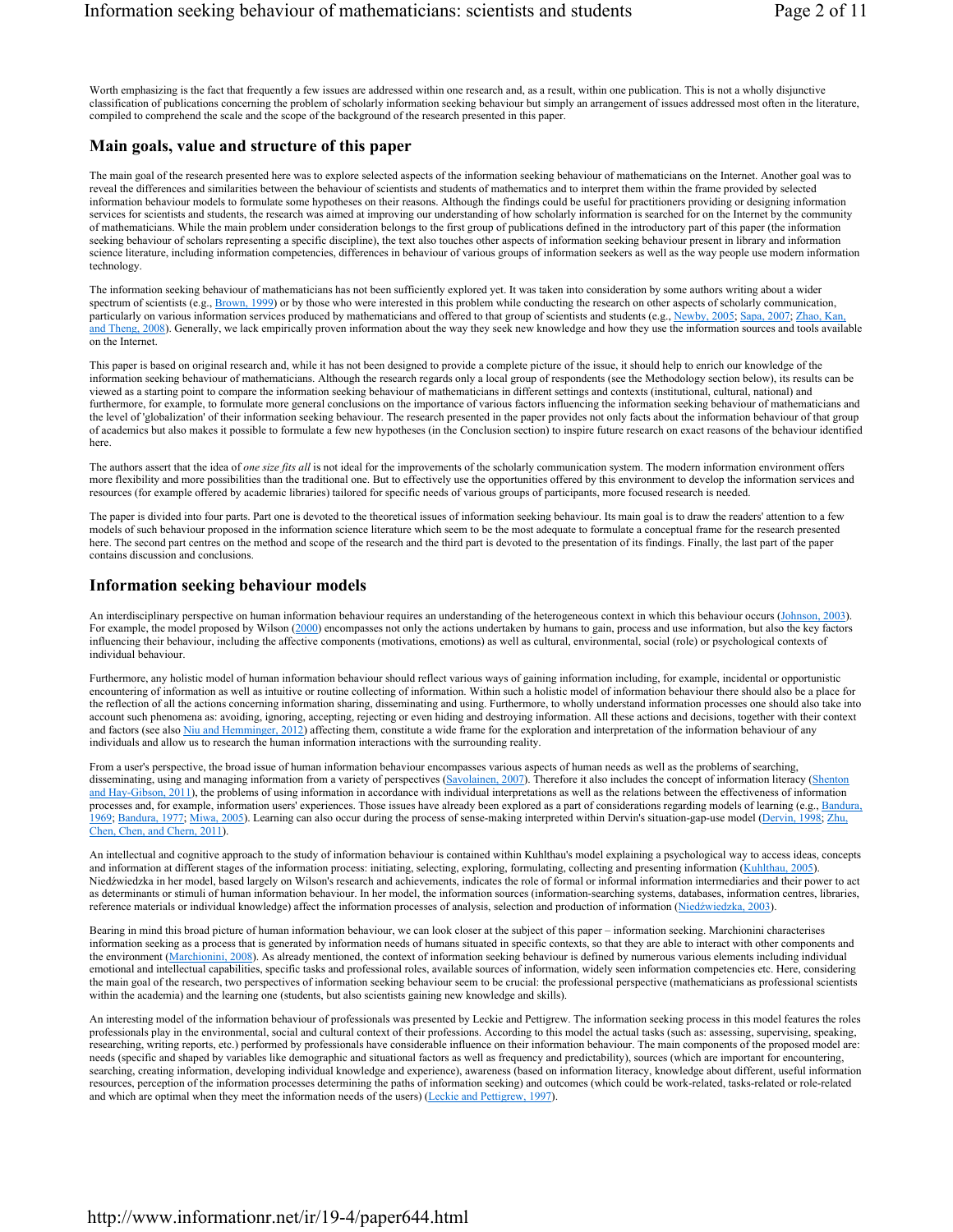Worth noting is also the improvement of Ellis' model, which was the outcome of research on the information seeking behaviour of scholars – representatives of various disciplines - and which was used to analyse behavioural patterns in the information processes (Ellis, 1989; Ellis, 2005). The improvement was proposed by Makri and his colleagues. They specified nine generic features which are composed of different stages.

Stage 1: Starting: this initiates the search by identifying references, previously used sources, relevant information and activities of asking, consulting, reviewing, using online catalogues, indexes, abstracts, etc.;

Stage 2: Chaining: occurs when connections are made between citations and reference information or other pieces of information used in the first stage resources;

Stage 3: Browsing: occurs when information is looked for within the domains of user's possible interests;

Stage 4: Differentiating: based on filtering and using distinctions of quality and the hierarchy of information;

Stage 5: Monitoring: in which users regularly use particular and well known resources that constitute the core of the professional/academic development (journals, magazines, databases, catalogues, books, etc.);

Stage 6: Extracting: this is associated with selecting an adequate amount of knowledge from information resources or identifying relevant expertise in various information sources – journals, bibliographies, collections of abstracts, databases or repositories;

Stage 7: Verifying: choosing the relevant, exact and right information, avoiding errors;

Stage 8: Information managing: involves the processes of information gathering, organising, archiving and collecting;

Stage 9: Ending: the process of information dissemination, including the preparation of various *information products* (papers, books, presentations, theses, etc.) (Ellis, Wilson, Ford, Foster, Lam, Burton, and Spink, 2002; Makri, Blandford, and Cox, 2008; Makri and Warwick, 2010). Some of those processes (starting, browsing and searching, monitoring and differentiating/verifying) were partly investigated within the research presented here in the subsequent parts of the paper.

Another model which should not be overlooked is the model proposed by Urquhart and Rowley (2007). It relates to the students' information seeking behaviour in an electronic environment and places the searching processes in a wide context of macro (e.g., information and learning technology infrastructure, policies and funding) and micro (e.g., discipline and curriculum, academics' information behaviour, search strategies) factors specific to the academic environment and at least partly different in various disciplines.

According to this model, any processes connected with the scientific knowledge creation, teaching and learning activities, as well as information qualifications and competencies, personal experiences and knowledge or even various programs of study may have a significant impact on information processes and influence the information behaviour of scientists and students. Furthermore, the information seeking behaviour of such users takes place within a broader context of macro factors including the education and science policies at the local, regional and national levels, the culture of education, availability of information resources and tools as well as the information and technology infrastructure and academic organizational culture. Urquhart and Rowley also pointed to other factors influencing information seeking behaviour in general: the design, structure and level of information resources, learning need expectations and response of information resources' publishers, organisers, creators, etc. (Urquhart and Rowley, 2007).

Another model of the students' information behaviour was expanded by the elements taken into account by Wilson and presented in the study on the information behaviour of graduates who had completed the higher level of their education. It was used by Al-Muomen, Morris and Maynard in the research on graduates of the Kuwait University. The revised model includes additional components present in Wilson's previous model, taking into account for example psychological and cultural factors influencing information behaviour. This behaviour is also placed within the demographic context which provides us with an opportunity to relate any research findings to various demographic conditions in different countries (Al-Muomen, Morris, and Maynard, 2012).

# **Method and scope of the research**

As it has already been mentioned, the research presented here had been designed to explore selected aspects of the information seeking behaviour of mathematicians on the Web and to gain knowledge about differences in this behaviour between professional scientists and students. It was decided to focus the research on the following components of information seeking behaviour (derived from the improvement of Ellis's model): starting (what tools or starting points are used?), searching and monitoring (what, where, how and what tools are used?), differentiating/selecting (criteria). The research was also limited to seeking information related to scientific and educational activities.

To reach the goal of the research two versions of one questionnaire were prepared: one for academics and another for students (see: one general version in the Appendix). The versions differ slightly in the way the questions are formulated (but not the suggested answers to choose from) but are identical in what they ask for. The differences reflect various goals of information seeking of these two groups within the academic contexts (scientists - for research and teaching, students, first of all, for learning) and (although irrelevant for research goals) some aspects of the communication culture in Polish universities.

In particular, the questions had been designed to discover what kind of content and what sort of information sources are searched for on the Internet by mathematicians; which resources are used most often, which Internet searching tools are known and preferred; how mathematicians formulate queries, where their starting points are and how they distinguish scientific from non-scientific information.

The questionnaires were prepared and disseminated (printed out and handed individually) in November/December 2011 and in January 2012. All together twenty-nine professional mathematicians (out of the total number of seventy-seven) and 153 students of mathematics (out of the total number of 330) from the Institute of Mathematics, Faculty of Mathematics and Computer Science of the Jagiellonian University in Kraków, Poland were surveyed.

The fact that all the respondents come from the same institution has vital consequences. Firstly, the results can not be generalised and applied to the global population of mathematicians. According to the models discussed earlier, their behaviour could be strongly influenced by many local factors, for example: the broader cultural and social context, organizational culture, demographic context, local and national education and science policies, information and technology infrastructure, programs of study, etc. However, they can be useful as a reference point for comparisons and in drawing some deeper conclusions on the role of such local contexts. On the other hand, all such factors influencing information seeking behaviour could be excluded from the considerations when analysing differences between scientists' and students' behaviour, because they are the same (or almost the same) for both groups of respondents. It significantly narrows down the scope of possible reasons for detected differences or similarities to those selected factors defined in the models mentioned before which do not influence both groups at the same time, for example: tasks, experiences, competencies or attitudes.

The gathered data were first of all analysed in a quantitative manner and then interpreted in a comparative way to find and determine similarities and differences between those two groups of respondents.

# **Research findings**

As mentioned, the research had been designed to identify the selected aspects of the information seeking behaviour of mathematicians and to compare the behaviour of scientists and students of mathematics within those aspects. The following research questions (relating to the aspects taken here into consideration) were formulated: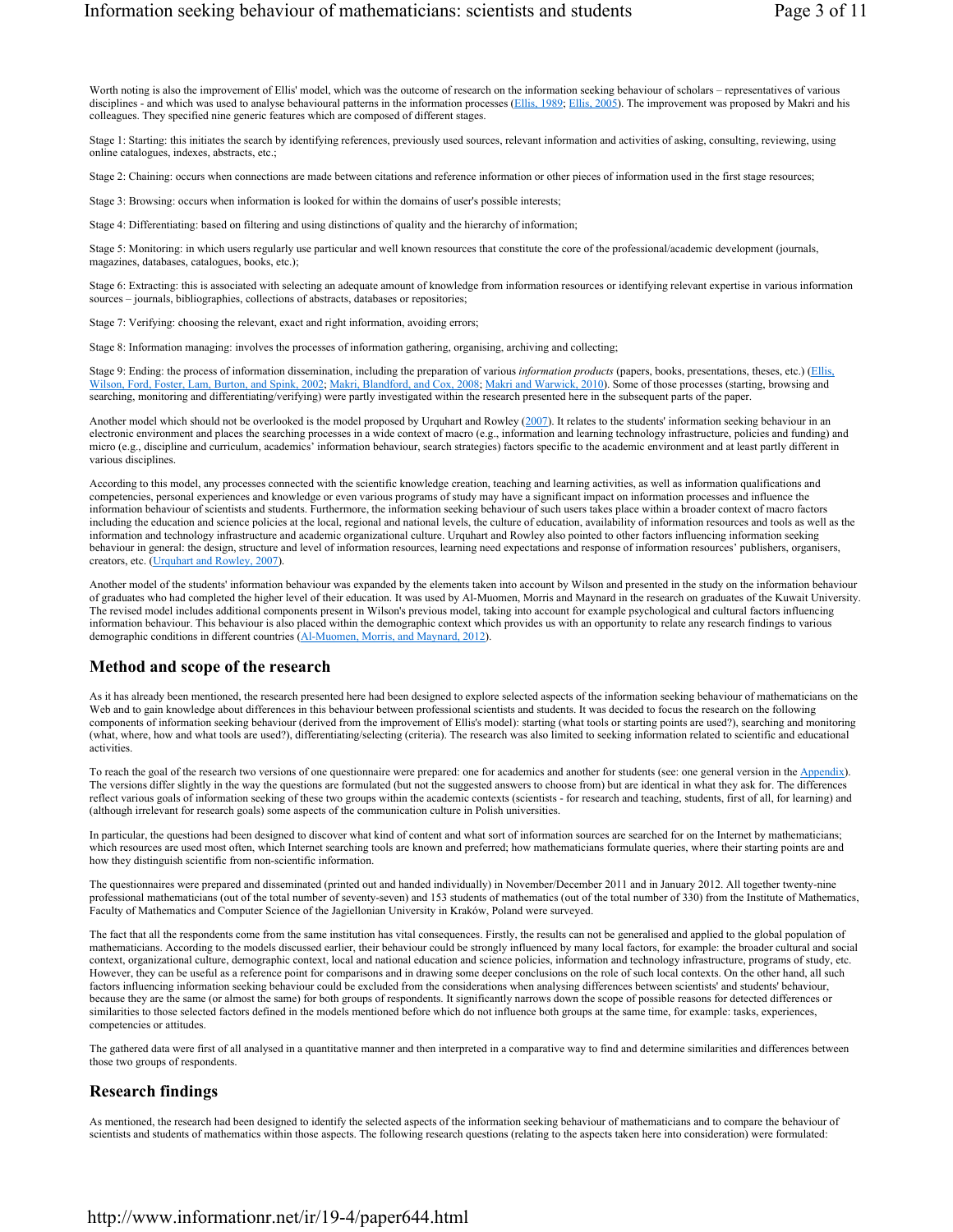- Where do they look for information?
- How do they search?
- How do they decide on the academic value of the information found on the Web?
- What kind of knowledge are they looking for?

These general questions where then transformed into the questionnaires (see the **Appendix** and the explanations in the 'Methodology and scope of the research' section of this paper) in such a way that the first one is represented by the questionnaire questions number 1 and 2, the second by the questions number 3, 4, and 5, the third by the question number 6 and the last one by the question number 7.

Altogether, both the academics and the students were asked to answer 7 specific questions related to their behaviour while searching the Internet for information resources used in their teaching, research and learning activities (see the Appendix). The common information resources, places and tools were identified and also the information seeking approaches and preferences were recognised.

In the first question both groups of respondents were asked to indicate what kind of information resources (knowledge containers) relating to their scientific and educational activities they look for on the Internet most frequently. They were asked to tick a maximum of three answers.

The results show (Figure 1) that the academics look for scholarly papers (full texts) and this kind of information resource is sought by 93.10% of surveyed scientists. Scientific books (full texts, including textbooks and course books) are searched for by 72.41% of the staff while the information about scientific papers and books (bibliographic descriptions, availability) is looked for by 37.93%. Abstracts are searched for by 24.14% of the academics and the same percentage of the surveyed scholars look for reference works (encyclopaedias, dictionaries, lexicons, atlases, etc.). Fact databases are sought only by 10.34% of the academics, multimedia objects by 3.45% and other sources by 6.90% (Wikipedia and some assignments and materials needed for the process of teaching). No one chose the answer: *I don't search for such information sources on the Internet.*

On the other hand, the students seek mostly scientific books, including textbooks or course books – 81.05%. 62.75% of the surveyed students look for scientific papers (full texts) and 41.83% for reference works (encyclopaedias, dictionaries, lexicons, atlases, etc.). Multimedia objects are searched for by 33.33% of the students, abstracts by 22.88%, information about scientific papers and books by 17.65%, fact databases by 10.46%, and other sources by 3.92% (lectures, definitions, maths forums, homework assignments, thematic portals and *the good sources of knowledge*). Only two respondents (1.31%) declared that they did not search the Internet for such information, but still one of them indicated in the subsequent questions that he or she uses multimedia search engines for finding information objects.



Figure 1: Kinds of information sources searched for on the Internet most often

Both the academics and the students search mostly for papers and books. But while the scientists prefer papers, students are more interested in finding books. The fact worth underlining is that 72.41% of the academics and only 53.59% of the students indicated these two answers simultaneously. Other differences between those two groups of respondents can be seen while comparing searching for information about papers and books (bibliographic descriptions, availability information) - the academics do it quite often while the students rarely. In the case of searching for reference works the situation is opposite. Also multimedia objects are rarely looked for by the scientists and are sought quite often by the students.

Question two (*Where exactly do you look for information?*) was designed to identify the most popular types of sites on the Web which mathematicians search through for information (Figure 2). They were asked to indicate three most frequently used sites. The survey revealed that the academics most often look for the information on disciplinary oriented scientific and educational portals (51,72%), open access repositories and archives of scientific outputs and on the websites of individual scientists (in both cases 44,83% of the surveyed scientists), and then on library Websites (41,38%). Publishers' websites are searched through for information by 34.48% and digital libraries by 27.59% of the academics. They also look for information on various websites provided by scientific institutions and organizations (20,69%), on scholarly oriented social networking sites (e.g., discussion forums, bookmark and publication sharing systems, data sharing systems, blogs, wikis, etc.) (13.79%), and in other sources (6.90%).

Within the group of students a significant majority of the respondents indicated scholarly oriented social networking sites as the most often used resources of scientific information and learning materials on the Internet (73.86%). Furthermore, the students look for such information on institutional websites (42.48%), on individual researchers' websites (41.83%), in open access repositories and archives of scientific publications (32.68%) or on disciplinary oriented scientific and educational portals (24.84%). They also search for information on publishers' websites, in digital libraries (16.99% in both cases), and on library websites (what seems to be a little bit surprising - only 15.03%). The answer *in other resources* was chosen by 4.58% of the surveyed students.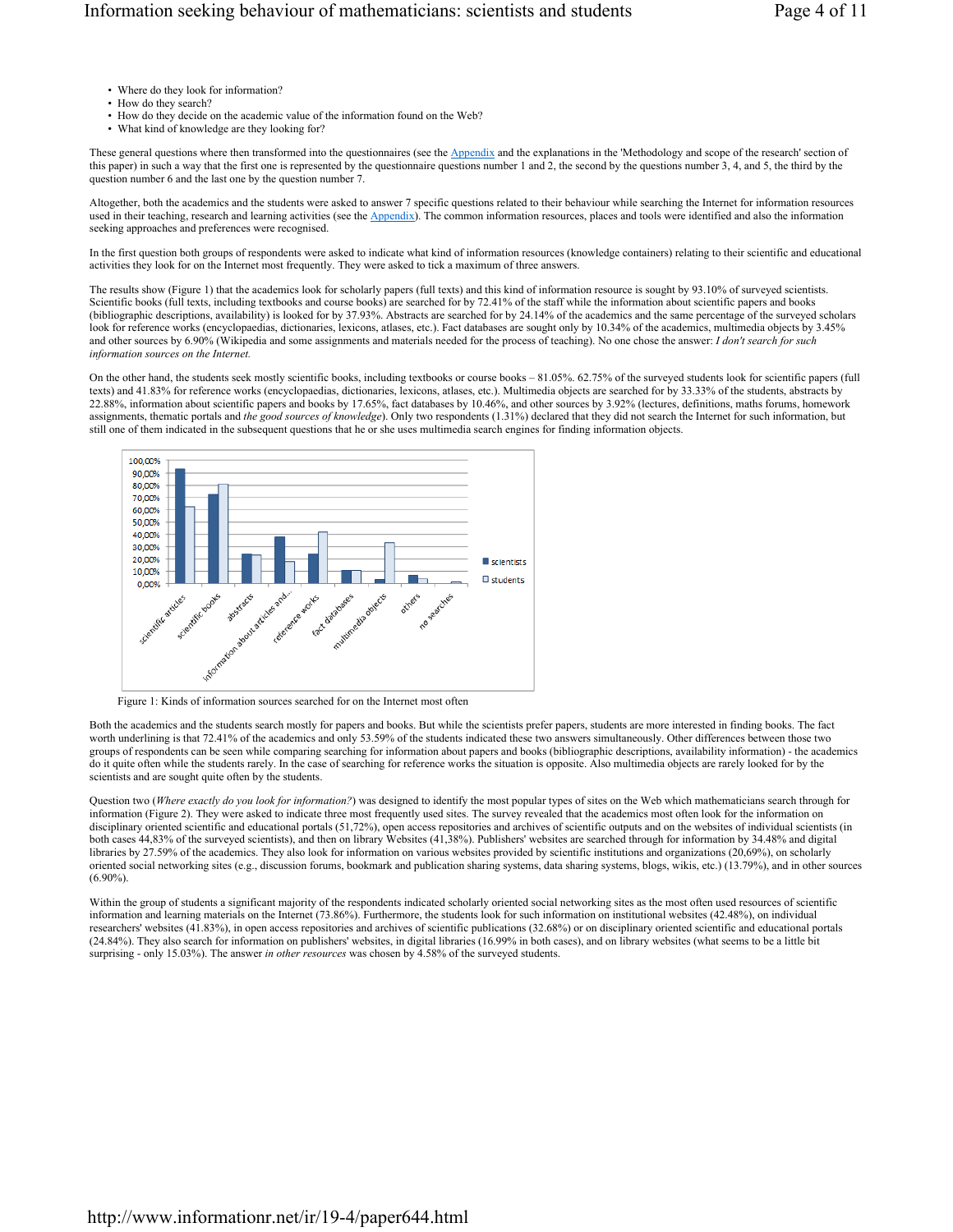

Figure 2: The sites which mathematicians search through for scientific information and learning resources on the Internet

The differences between both groups of respondents are mostly visible in the usage of Web 2.0 sites, which are very popular among the students and less so among the academics. On the other hand, while the scientists still rely on library and publishers' websites, the students do not. The same could be said about disciplinary oriented portals, which are quite often used by the academics and seldom by the students.

The following facts cast more light on the comparison of the information seeking behaviour of those two groups of mathematicians. The Jagiellonian Library (which is the main library of the Jagiellonian University) Website was indicated by 27.59% of the scientists and only by 7,84% of the students, and the Central Mathematical Library of the Institute of Mathematics, Polish Academy of Sciences, by 17.24% of the academics and only by less than 1% of the students (in fact only one student admitted using this portal). What is more, two students (2.61%) indicated Wikipedia and one student the Science Direct portal as library websites. Disturbing for librarians might be the fact that also a few scientists indicated other portals as library websites.

20.69% of the surveyed scientists declared MathSciNet (American Mathematical Society, www.ams.org/mathscinet) to be their preferred scientific portal. Only one scholar mentioned Matematyka.pl (a Polish portal for mathematicians) and another one - arXiv.org (sic!). What is more, MathSciNet and arXiv.org were also declared as *other sources* by some scholars, together with Amazon and Google Scholar, which indicates some problems with the understanding of the specificity of various sources of information. Among the students, MathSciNet was not mentioned at all, and Polish Matematyka.pl turned out to be the most popular portal (5.88%). Wolfram MathWorld (http://mathworld.wolfram.com/), Wolfram Alpha (http://www.wolframalpha.com) and Wikipedia (sic!) were mentioned by one student each (less than 1%). Other sources listed by the students were: Google twice (1.31%), Rapidshare (http://www.rapidshare.com), Wikipedia, *ebooks* and *books* once each.

In the third question the respondents were asked to indicate the search tools used when looking on the Internet for the information related to scientific and educational activities (Figure 3). The universal search engines (e.g., Google, Bing, Yahoo) are used by 96.55% of the scientists, while scholarly oriented search engines are used only by 65.52% of the respondents from this group. The academics also use search engines specialised in finding specific objects (e.g., graphics, audio files) but not very often – only 24.14% selected this answer. 6.90% of the scientists declared that they use other tools. Google was mentioned 10 times (34,48%), MathSciNet 6 times (20,69%) - 4 times as a scientific search engine and 2 times as *another search tool*, Google Books 4 times (13,79%), Google Scholar only 3 times (10.34%). Two other scientists (6.90%) declared that they use Zentralblat (www.zentralblatt-math.org/zmath/). Scirus and ISI Web of Knowledge were indicated once each.

Also among the students the universal search engines are the most often used tools for searching the Internet for information related to scientific and educational activities (98.04%). 52.29% of the students declared that they use search engines designed to find specific objects (e.g., graphics, audio files), 14.38% of them chose the answer *scholarly oriented search engines (e.g., Google Scholar, Scirus)*, and 3.27 pointed to the answer *others*. Google was mentioned by 13.73% of the surveyed students, Google Books by 3.92%, and Google Scholar by 1,31%. Furthermore, also other 'search engines' were indicated by the students: Wikipedia (as a universal search engine!), MathSciNet (as a scholarly oriented search engine), and Wolphram Alpha (as a universal search engine and as *others*) twice (1,31%) each, Vonito.pl (such a website probably does not exist at all), arXiv.org (as a scholarly oriented search engine!) and Google Maps once (0.65%) each.



Figure 3: The tools used for searching information necessary for scientific and educational activities on the Internet

As shown above, both groups use universal search engines intensively but they differ significantly in using scholarly search engines and search engines designed to find specific objects. While the scientists prefer the first group of tools mentioned above, the students use them very rarely. On the other hand, the scientists seem uninterested in using any tools for searching graphics or audio files, while the students claim to use them more willingly (the question is whether they really use them to find the information objects related to scientific and educational activities as they had declared).

In the next question the mathematicians were asked about their search terms used in search engines, library catalogues, databases etc. The results show (Figure 4) that the majority of the academics insert a name of the author of requested information objects (papers, books, presentations, etc.) (72,41% ) or a title or another name of what they are looking for (68,97%). Keywords representing the topic of the information searched for are typed into the search boxes by 48.28% of the surveyed academics and formal subject headings are used only by 6.90% of the scientists.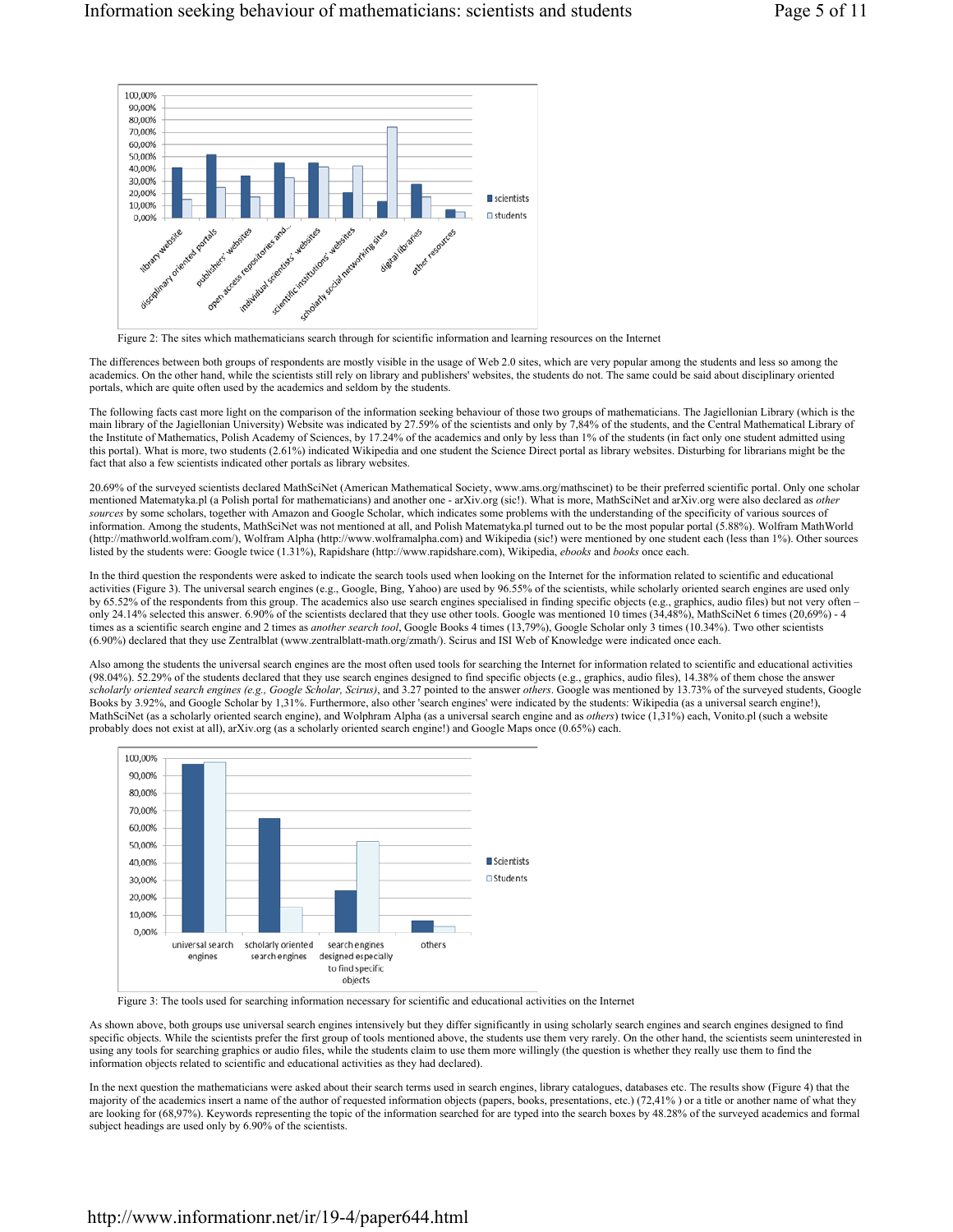Within the group of students, the most popular way to conduct searching in the search engines or other search tools is typing the keywords defining the subject of information needed (69.93%). 50.98% of the surveyed students insert titles or other names of requested information objects and 40.52% type the author's name. According to the results of this survey the formal subject headings defined in a given information system are used by 26.80% of the students.



Figure 4: Information usually typed into search boxes of search engines, library catalogues, databases etc.

The differences between the students and the academic staff are presented by the Figure 4. While the most frequently used way of searching declared by the scientists is the author searching, the students most often perform the keyword searching. What seems to be surprising is the fact that, at least in the light of the results of this survey, the students quite often rely on the subject heading searching (while only two scientists declared that they use subject headings). It appears there is a need to design and conduct another research to explain this phenomenon – it is necessary to find out what they exactly mean by 'subject headings' and whether they really type any formal subject headings into search boxes.

In question 5 the respondents were asked to indicate their most usual behaviour when they start seeking information on the Internet (Figure 5). They could choose only one of two answers. The goal of this question was to find out if the mathematicians gather and use URL addresses known before (e.g., of library websites, scientific portals, subject gateways, publisher websites, etc.) as starting points for searching or rather rely on what search engines can find for them.

79.31% of the academics and 83.01% of the students start the process of searching for scientific information or learning/teaching materials on the Internet from the search engines. Only a relatively small proportion of the scientists (20.69%) and the students (16.99%) begin searching from previously known other starting points. What is not surprising is that 68.67 % of the scientists and 69.93% of the students point to Google (including Google Scholar) as their starting point. Only two (6,90%) scientists identified MathSciNet.

Figure 5: The usual way of starting searching for information on the Internet

Figure 5: The usual way of starting searching for information on the Internet

As it was clearly proven, there are no differences in this aspect of information seeking behaviour between the academics and the students. Both groups often use search engines to start searching than type an URL of any other starting points known before.

The next question (number 6) was posed to get the knowledge on the criteria employed by the mathematicians to decide whether an information object found on the Internet contains scientific knowledge (information, data) or not (Figure 6). Respondents were allowed to select up to three answers each. The most common criterion taken into consideration by the representatives of both surveyed groups when deciding on the character of information found on the Internet is its authorship. This answer was indicated by 68.67% of the academics and 74.51 % of the students.

The next popular criteria used by the academics for this purpose are: the journal in which the text was published (62.07%), the publisher (51.72%) and the organization responsible for the creation of the considered piece of information (37.93%). The fact that a given information object was found using a scientific search engine was important only for 17.24% of the academic staff. Worth highlighting is the fact that 41.38% of the scientists declared that they use other criteria to decide whether a piece of information is scientific or not. Among them, on six occasions (20.68%), the content was declared to be the main criterion for distinguishing between what is scientific and what is not. Two scientists (6.89%) stated that they base their recognition on the individually conducted evaluation without giving any further explanations. Two others informed that they verify the value of information in other sources. Another academic classified information as scientific because of its specific theme, and one pointed to the number of citations as a criterion for verifying the scientific character of a given information object.

On the other hand, the second popular criterion declared by the students was the institution (or organization) responsible for the creation and publication the information on the Internet (72.55%). The students also willingly take into consideration the publisher when they try to decide on the character of the information found on the Internet (54.90%). The title of the journal was indicated as a criterion for determining the scientific character of information significantly more rarely (33.33%) and the fact that the object was found using a scientific search engine was the least common criterion within this group of respondents (25.49%). The answer others was marked by 7.19 % of the students. What seems to be quite interesting, 2.61% of the students declared that they based their opinion on the scientific character of information on their own analysis of its content (one student wrote, for example: '*I check if the resource contains the truth*', apparently thinking that 'true' equals 'scientific'). Two students (1.31%) indicated

# http://www.informationr.net/ir/19-4/paper644.html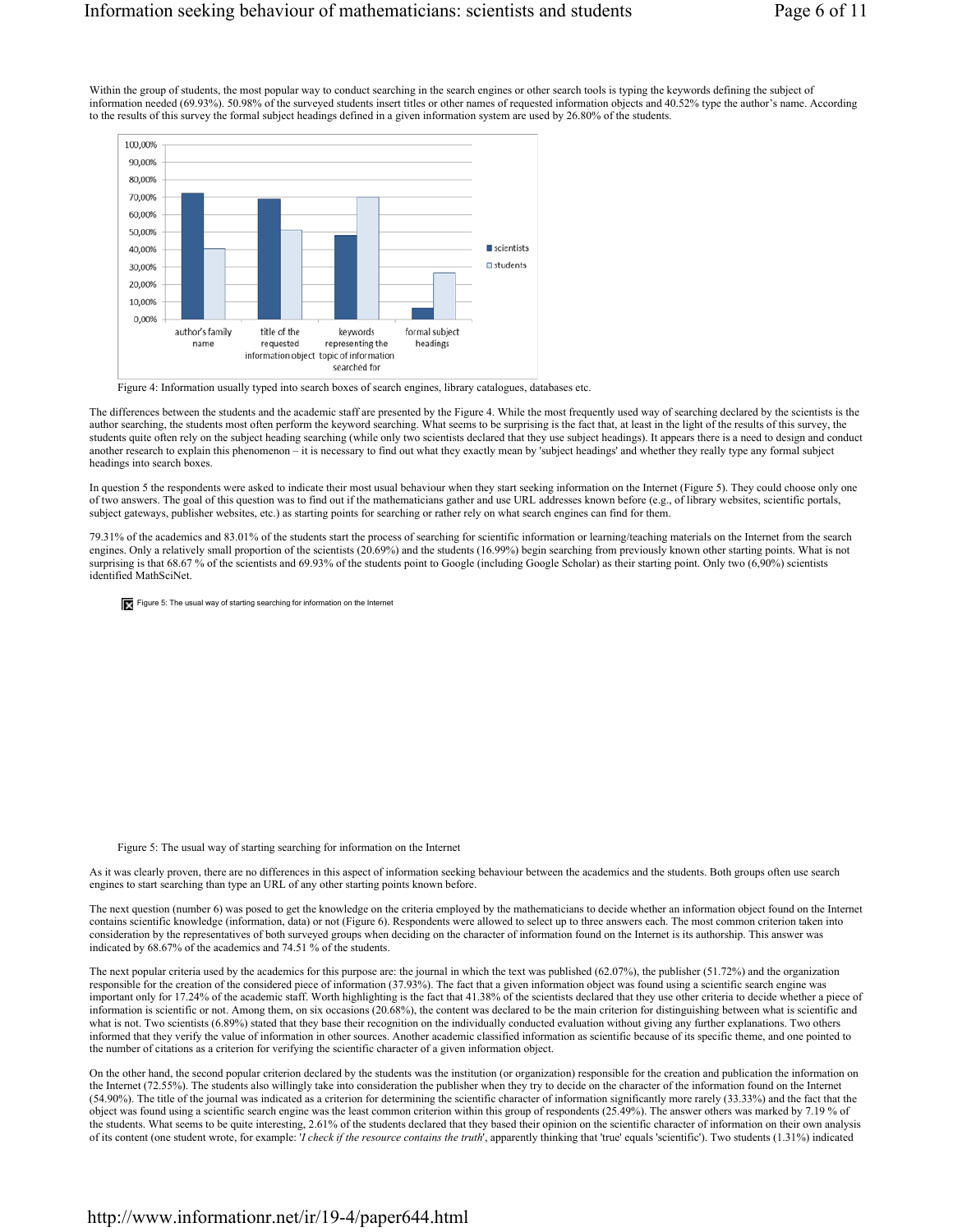the usefulness and pertinence of information found on the Internet (for scientific and educational purposes) as criteria for classifying it as scientific. Individual students also expressed other opinions whose meaning is not always clear: *good category of references*, *comparison with other sources*, *'wiki' in the title* and *the pdf file format*.



Figure 6: Criteria used by the mathematicians to determine the scientific character of information found on the Internet

The data gathered with the use of the questionnaire lead us to the conclusion that the scientists rely more heavily on their own judgement about the content of information and on the journal reputation than the students. On the contrary, the students base their judgement more willingly than the scientists on the character of the organization responsible for creating considered piece of information. What is more, the authorship is seen by both groups of the respondents as a decisive criterion for classifying information found on the Internet as scientific. Scientific search engines are generally not seen as tools which could 'certify' the scientific character of the indexed information objects (although the students see them as such a little bit more willingly than the academics).

The last question's aim was to reveal what kind of scientific knowledge (information) is mainly searched for by these two groups of mathematicians on the Internet (Figure 7). The respondents were allowed to select up to two answers each.

All the surveyed academics (100%) indicated the subject knowledge (research findings, theoretical considerations, research sources, etc.), while only 13.79% of them marked the answer *methodological knowledge*. 68.97% of the scientists declared that they searched for information about information sources unavailable on the Internet (reference information). Nobody from the group of academics pointed to the pragmatic knowledge on how to operate within the academia.

For the surveyed students also the subject knowledge seem to be the most important goal when searching the Internet to find the information related to scientific and educational activities (81.05%). 44.44% of the students declared that they seek information about information sources unavailable on the Internet and 39.22% of them informed that they search through the Internet for pragmatic information useful for their education and career in the academia. Generally, the methodological knowledge seldom becomes the goal of seeking information on the Internet. Only 19.61% of the students marked this answer in the questionnaire.



Figure 7: Types of scholarly knowledge searched for on the Internet by the mathematicians

For both groups, the subject knowledge concerning the discipline, including research findings, theoretical considerations, research sources, educational materials for university students, etc., is the type of knowledge which is most often searched for on the Internet. Also both groups declared very little interest in searching the Internet for the methodological knowledge. The difference between the scientists and the students is in searching for the pragmatic knowledge, which is quite popular among the students and totally ignored by the academics. Further research could verify if these preferences are still true when considering the information seeking behaviour of mathematicians also outside the Internet.

#### **Discussion**

Before discussing the research results and drawing any conclusions, it is necessary to make some general remarks indispensable for the proper interpretation of the gathered data.

Firstly, as it was presented in the section of this paper devoted to the information behaviour models, information seeking is always performed in many contexts and is conditioned by various factors. This research was limited to one very specific population of mathematicians (students and scientists from one university unit operating in one city) and only to seeking information related to scientific and educational activities on the Internet. While interpreting the findings, one should keep these restrictions in mind.

Secondly, there could be some doubts about the respondents' proper understanding of some terms used in the questionnaire and about their knowledge on how various tools and information resources operate, which could lead in some cases to mistakes in choosing wrong options presented in the questionnaire (for example Wikipedia was classified as a search engine; there were problems with classifying arXiv.org). In consequence it could have slightly distorted the results.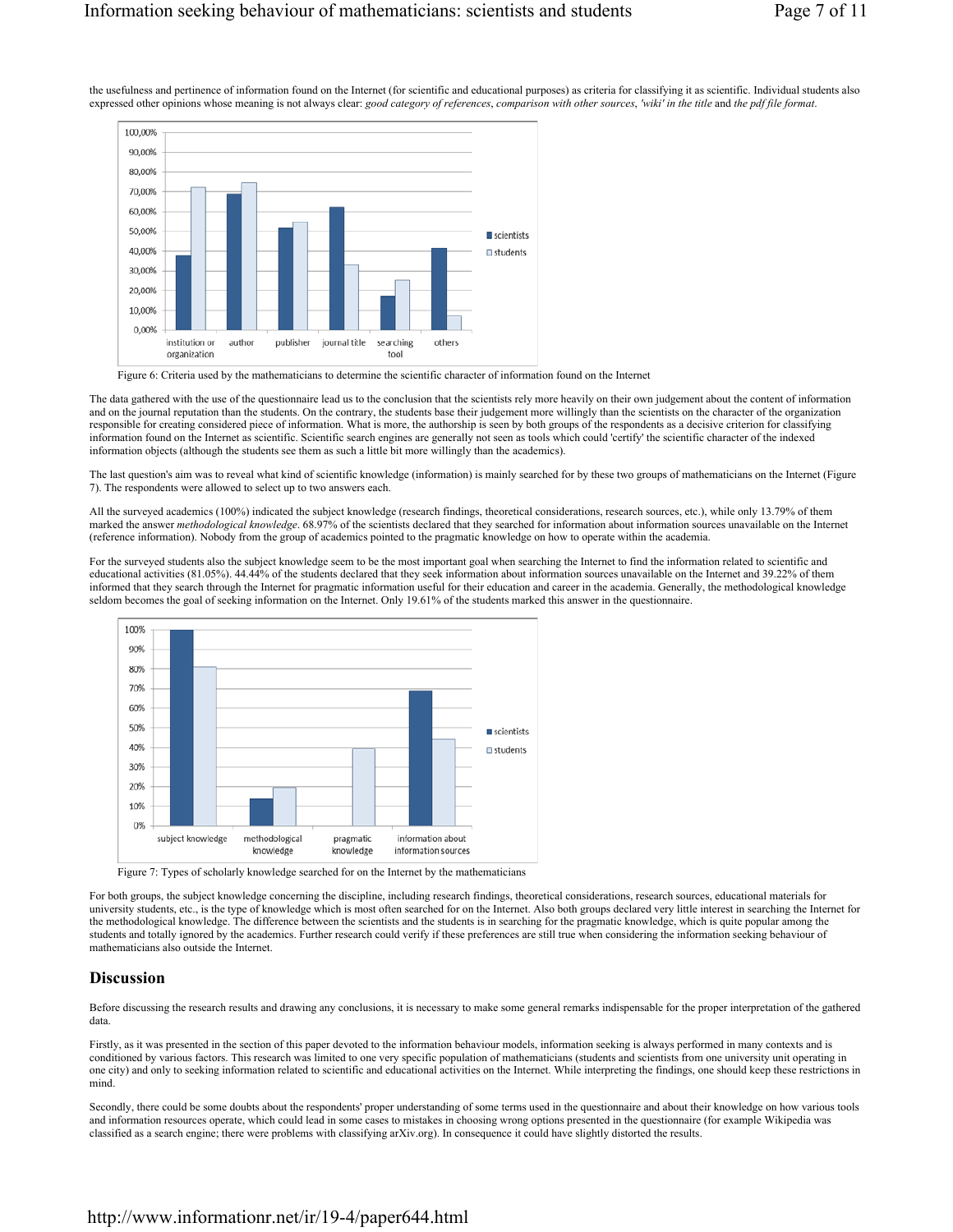Some doubts may also arise owing to the relatively big number of respondents who declared that they searched for information in digital libraries, while Polish digital libraries, although quite numerous and rich in various information objects, do not offer many materials for mathematicians. Probably the term 'digital libraries' should have been defined in the questionnaire more precisely to eliminate such inaccuracies.

As the research has proven, in spite of many developments in scholarly communication on the Web (e.g., Web 2.0 tools and resources, new forms of information/knowledge containers or information objects), mathematicians search the Internet mainly to find journal papers and books, which has not changed since 15 years ago when Brown conducted her research to explore the way in which scientists (including mathematicians) sought information to support their teaching and research (Brown, 1999). Mathematicians have apparently preserved some patterns of information seeking behaviour even after the transition to the modern digital information environment.

Brown found also that they generally preferred browsing full texts to using indexing or abstracting tools and quite willingly tried to get publications directly from their authors. Mathematicians still are not great adherents of abstracting services and quite often search individual scientists' websites to find publications, which may also partly result from another specificity of the information behaviour of mathematicians identified in previous research – their inclination to publish complete lists of their publications with links to the full texts (where available) on their individual websites (Sapa, 2007).

The findings of the research presented here generally reiterate the results of previous studies on the way scientists start searching the Internet. The surveyed mathematicians, seen as one group, initially use search engines as starting points while seeking information related to their scientific and learning or teaching activities on the Internet. What is not surprising is that the significant majority of the surveyed mathematicians (both the scientists and the students) indicated Google as their starting point. When they use search engines, they generally prefer the universal ones (not only to start searching as it was mentioned above). These quantitative results confirm the findings of the qualitative research conducted by Zhao and others (Zhao *et al.*, 2008). According to those authors, mathematicians use general search engines for any searches, even to find specific mathematical terminology, also when they are conscious about the serious limitations and weaknesses of such tools for domain-specific information searching. As the main reasons for this behaviour they identified the quick response of search engines and the variety of information found. Also another research on information behaviour of students (including students of mathematics) regarding the period 1985-2003 (Junni, 2007) confirms the general tendency to gradually replace the variety of tools and resources used for finding information by one prevailing model based on general search engines. What is more, the approach to information seeking on the Internet based on using general search engines to start and complete searching is common also among the representatives of other scientific disciplines (e.g., Haglund and Olsson, 2008), including for example physicists and astronomers (Jamali and Asadi, 2010). Even if they also consult other resources (like the mathematicians surveyed here - see the graph 2 above), Google dominates their information seeking behaviour.

On the other hand, the dominant role of Google was less obvious a few years ago and was not confirmed by the research conducted by Hemminger and his colleagues (Hemminger *et al.*, 2007) who surveyed mainly doctoral students and found that they used bibliographic/citation databases more often (47%) than general search engines (30%). This dissimilarity may result from various reasons: the significant expansion of search engines in scholarly communication since that time, the different specificity of scientific disciplines represented by the research subjects (only few respondents in that research were mathematicians), the different roles of the research subjects in academic environment (PhD students versus professional scientists and undergraduate and graduate students) or the different character of the questions asked - the research presented here was focused on information seeking behaviour on the Internet while the research conducted by Hemminger and his colleagues was aimed at revealing any information resources used by the respondents. Furthermore, also in contradiction to some previous research results regarding information seeking behaviour of scientists representing other disciplines (e.g., Haglund and Olsson, 2008; Jamali and Nicholas, 2008), we found that scholarly oriented search engines are being used quite often, even if not as often as general search engines. Growing interests in using such tools by scientists confirms the process noticed already a few years ago by Hemminger and his colleagues (Hemminger *et al.*, 2007).

The domination of Google does not mean the total elimination of other tools and resources from mathematicians' strategies. As proven in previous researches (e.g., Zhao et *al.*, 2008), although mathematicians willingly start from simple Google searching, they also use browsing techniques on subsequent stages of information seeking and use scientific oriented portals (for example MathSciNet). To find information needed they monitor, search or browse a wide spectrum of information resources available on the Web from library websites to social networking sites. What seems of interest is the fact that the research presented here has revealed the relatively high rate of searching for multimedia objects and using search engines designed to find specific objects (e.g., graphics, audio files) by the surveyed students.

Formulating queries (not only in search engines but also in other searching tools offered in library catalogues, databases, scholarly oriented portals, etc.) the surveyed mathematicians type the authors' names, titles of publications or uncontrolled keywords rather than formal subject headings. Surprisingly a big number of students declared using the formal subject heading. It requires further research to be fully explained. It seems that the gathered data are insufficient to explain this phenomenon, which is in contrast with other research results concerning the role of the formal subject headings in information seeking processes (e.g., Sapa, 1997; Yu and Young, 2004; Antell and Huang, 2008; Grey, 2012).

The respondents were mostly interested in searching the Internet for the subject knowledge contained in scientific journal papers and books. They also quite often look for the information about sources unavailable on the Internet. What may seem to be surprising, only few of them declared looking for methodological and practical information regarding the academic profession or studies. Although some previous research also showed that generally scientists searched the Internet not only for subject knowledge but also for other kinds of knowledge indispensable for their research and educational activities within the academia (e.g., Jamali and Asadi, 2010), there have not been any quantitative results regarding mathematicians' goals of information seeking on the Internet, so the results received here cast new light on this problem.

The research on the information seeking behaviour of mathematicians conducted so far has not answered the question about the criteria used by this group of scientists and students to determine the scientific character of information found on the Internet. The results presented here give a new insight into these aspects of their information behaviour, stressing the role of authorship, affiliation and intermediaries (publishers, journals). The surveyed mathematicians base their judgement of the character of information found on the Internet on various 'reputation' criteria, generally not treating scholarly search engines as trustworthy tools to filter out what is not scientific.

#### **Conclusions**

The first goal of the research presented here was to explore selected aspects of the information seeking behaviour of mathematicians on the Internet. Another goal was to reveal the differences and similarities between the behaviour of scientists and students of mathematics. There have not yet been any studies comparing the information seeking behaviour on the Internet (in its present form and with its present functionalities) of professional mathematicians and students, so the findings received here can be seen as pioneering in this field.

Any models of information behaviour do not offer deterministic, ready to use *reason-result relations*. They show possible sources of impact and influences instead. The opinions on the reasons of the differences identified during the research presented below were formulated mainly within the frames provided by the model of information behaviour of professionals presented by Leckie and Pettigrew, the model based on students' information seeking behaviour in electronic environment proposed by Urquhart and Rowley and similar model by Al-Muomen, Morris and Maynard (all of them have been briefly described above).

Some of them could result from different levels of self-confidence connected with various levels of experience in scientific work. The students are likely to rely more on objective and well known symptoms of the scientific character of information (e.g., character of the institution responsible for the creation of a considered piece of information or the name of the publisher) – which confirms some findings of earlier research (e.g., Liu, 2004; Rieh, 2002) - while the scientists more often believe in their own abilities to differentiate between what is scientific and what is not; as well as in the role of journals as determinants of the scientific character of published texts (probably thanks to their deeper knowledge about scientific journals). The students also search through scientific institutions' websites more often than the scientists do. Furthermore, while the scientists do not look for pragmatic information at all, students willingly search for such knowledge.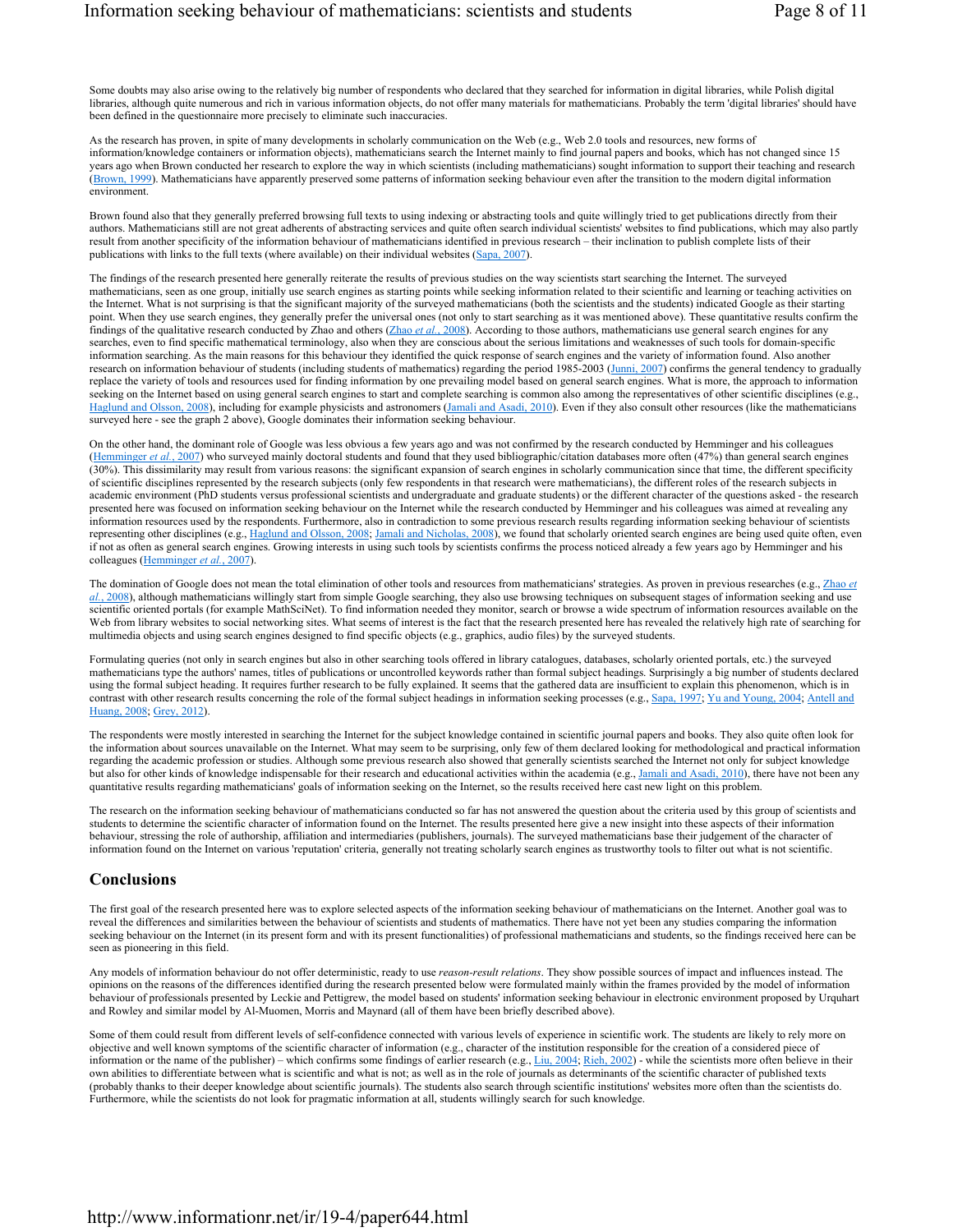Other differences may be based on distinct tasks to be undertaken within the academic environment by both groups of the respondents. The students search more often for reference works (encyclopaedias, dictionaries, etc.) and use more often search engines designed to find specific objects (e.g., graphics, audio files, multimedia objects). Having in mind the risk mentioned above, it may also result from their learning activities and homework assignments.

There are also some differences, which could result from the change in the general paradigm of information searching. The students, as undoubtedly the younger group, grew up with the Internet. They use keyword searching and social networking sites more willingly and, at the same time, look for information on library websites or publishers' websites significantly less often than the scientists. Furthermore, the students also search for bibliographic descriptions or availability information of publications less often than the scientists.

It is necessary to stress that the research presented in this paper was designed to reveal differences in the information behaviour but not to identify their reasons in a definite way. The suggestions regarding the reasons of detected differences in behaviour between the two surveyed groups of mathematicians are based on the research findings and on their interpretations in the light of some information seeking behaviour models mentioned in this paper and should be seen as hypotheses that need to be proven or refuted in further research.

## **Acknowledgements**

The authors would like to thank the reviewers and the copy editor for their valuable input to the text.

#### **About the authors**

**Remigiusz Sapa** is an Associate Professor in the Institute of Library and Information Science of the Jagiellonian University in Kraków, Poland. He received his PhD in Book Science from the University of Warsaw, Poland, and his habilitation in Book and Information Sciences, from the University of Silesia in Katowice, Poland. He can be contacted at: remigiusz.sapa@uj.edu.pl

**Monika Krakowska** is an Associate Professor in the Institute of Library and Information Science of the Jagiellonian University in Kraków, Poland. She received her PhD in Book Science from the University of Silesia in Katowice, Poland. She can be contacted at: monika.krakowska@uj.edu.pl

**Małgorzata Janiak** is an Associate Professor in the Institute of Library and Information Science of the Jagiellonian University in Kraków, Poland. She received her PhD in Book Science from the University of Silesia in Katowice, Poland. She can be contacted at: malgorzata.janiak@uj.edu.pl

#### **References**

- Al-Muomen, N., Morris, A. & Maynard, S. (2012). Modelling information-seeking behaviour of graduate students at Kuwait University. *Journal of Documentation, 68*(4), 430–459.
- Antell, K. & Huang, J. (2008). Subject searching success transaction logs, patron perceptions, and implications for library instruction. *Reference & User Services Quarterly, 48*(1), 68–76.
- Bandura, A. (1969). Social-learning theory of identificatory process. In D.A. Goslin (Ed.), *Handbook of socialization theory and research* (pp. 213-262). Chicago: Rand McNally & Company.
- Bandura, A. (1977). Self-efficacy: toward a unifying theory of behavioral change. *Psychological Review, 84*(2), 191-215.
- Barjak, F. (2004). From the "analogue divide" to the "hybrid divide": no equalisation of information access in science through the internet. In *Proceedings of the AoIR-ASIST 2004 Workshop on Web Science Research Methods*, Brighton, UK. Retrieved 12 December, 2012 from http://cybermetrics.wlv.ac.uk/AoIRASIST/Barjak\_hybrid\_divide.pdf (Archived by WebCite® at http://www.webcitation.org/6SFwmw383)
- Barjak, F. (2006). The role of the Internet in informal scholarly communication. *Journal of the American Society for Information Science and Technology, 57*(10), 1350-1367.
- Bates, M. J. (1999). The invisible substrate of information science. *Journal of the American Society for Information Science, 50*(12), 1043-1050.
- Brindesi, H. & Kapidakis, S. (2011). *Information seeking behavior of Greek astronomers.* Retrieved 27 January, 2013 from
- http://eprints.rclis.org/15852/1/09.Brindesi.pdf (Archived by WebCite® at http://www.webcitation.org/6SFxXewWQ)
- Brown, C.M. (1999). Information seeking behavior of scientists in the electronic information age: astronomers, chemists, mathematicians, and physicists. *Journal of the American Society for Information Science, 50*(10), 929-943.
- Buchanan, G., Cunningham, S.J., Blandford, A., Rimmer, J. & Warwick, C. (2005). Information seeking by humanities scholars. *Lecture Notes in Computer Science, 3652*, 218-229.
- Davis, P.M. (2004). Information-seeking behavior of chemists: a transaction log analysis of referral URLs. *Journal of the American Society for Information Science and Technology, 55*(4), 326-332.
- Dervin, B. (1998). Sense-making theory and practice: an overview of user interests in knowledge seeking and use. *Journal of Knowledge Management, 2*(2), 36-46.
- Ellis, D. (1989). A behavioural approach to information retrieval system design. *Journal of Documentation, 45*(3), 171-212.
- Ellis, D. (2005). Ellis's model of information-seeking behaviour. In K. Fisher, S. Erdelez & L. McKechnie (Eds.), *Theories of information behaviour* (pp. 38-142). Medford, NJ: Information Today, Inc.
- Ellis, D., Cox, D. & Hall, K. (1993). A comparison of the information-seeking patterns of researchers in the physical and social sciences. *Journal of Documentation, 49*(4), 356-369.
- Ellis, D., Wilson, T.D., Ford, N., Foster, A, Lam, H.M., Burton, R. & Spink, A. (2002). Information seeking and mediated searching. Part 5: User-intermediary interaction. *Journal of the American Society for Information Science and Technology, 53*(11), 883-893.
- Fisher, K.E., Erdelez, S. & McKechnie, L. (Eds.). (2005). *Theories of information behaviour*. Medford, New York: Information Today, Inc.
- Grey, A. (2012). So you think you're an expert: keyword searching vs. controlled subject headings. *Codex: The Journal of the Louisiana Chapter of the ACRL, 1*(4), 15-26.
- Haines, L.L., Light, J., O'Malley, D. & Delwiche, F.A. (2010). Information-seeking behavior of basic science researchers: implications for library services. *Journal of the Medical Library Association, 98*(1), 73-81.
- Haglund, L. & Olsson, P. (2008). The impact on university libraries of changes in information behavior among academic researchers: a multiple case study. *Journal of Academic Librarianship, 34*(1), 52-59.
- Hemminger, B.M., Lu, D., Vaughan, K.T.L. & Adams, S.J. (2007). Information seeking behavior of academic scientists. *Journal of the American Society for Information Science and Technology, 58*(14), 2205-2225.
- Jamali, H.R. & Asadi, S. (2010). Google and the scholar: the role of Google in scientists' information-seeking behavior. *Online Information Review, 34*(2), 282- 294.
- Jamali, H.R. & Nicholas, D. (2008). Information-seeking behaviour of physicists and astronomers. *Aslib Proceedings, 60*(5), 444-462.
- Jamali, H.R. & Nicholas, D. (2010). Interdisciplinarity and the information-seeking behavior of scientists. *Information Processing and Management, 46*(2), 233- 243.
- Jankowska, M.A. (2004). Identifying university professors' information needs in the challenging environment of information and communication technologies. *Journal of Academic Librarianship, 30*(1), 51-66.
- Jaskowska, M., Korycińska-Huras, A. & Próchnicka, M. (2009). Zachowania informacyjne autorów prac licencjackich z zakresu informacji naukowej i bibliotekoznawstwa. Tendencje w wykorzystaniu źródeł elektronicznych i drukowanych. In K. Migoń & M. Skalska-Zlat (Eds.), *Uniwersum piśmiennictwa wobec komunikacji elektronicznej* (pp. 291-311). Wrocław, Poland: Wydaw. UWr.
- Johnson, D. I. (2003). On contexts of information seeking. *Information Processing and Management, 39*(5), 735-760.
- Joshi, P.A. & Nikose, S.M. (2010). *Mapping Internet information literacy among faculty members: a case study of Rajiv Gandhi College of Engineering, Chandrapur.* Retrieved 11 December, 2012 from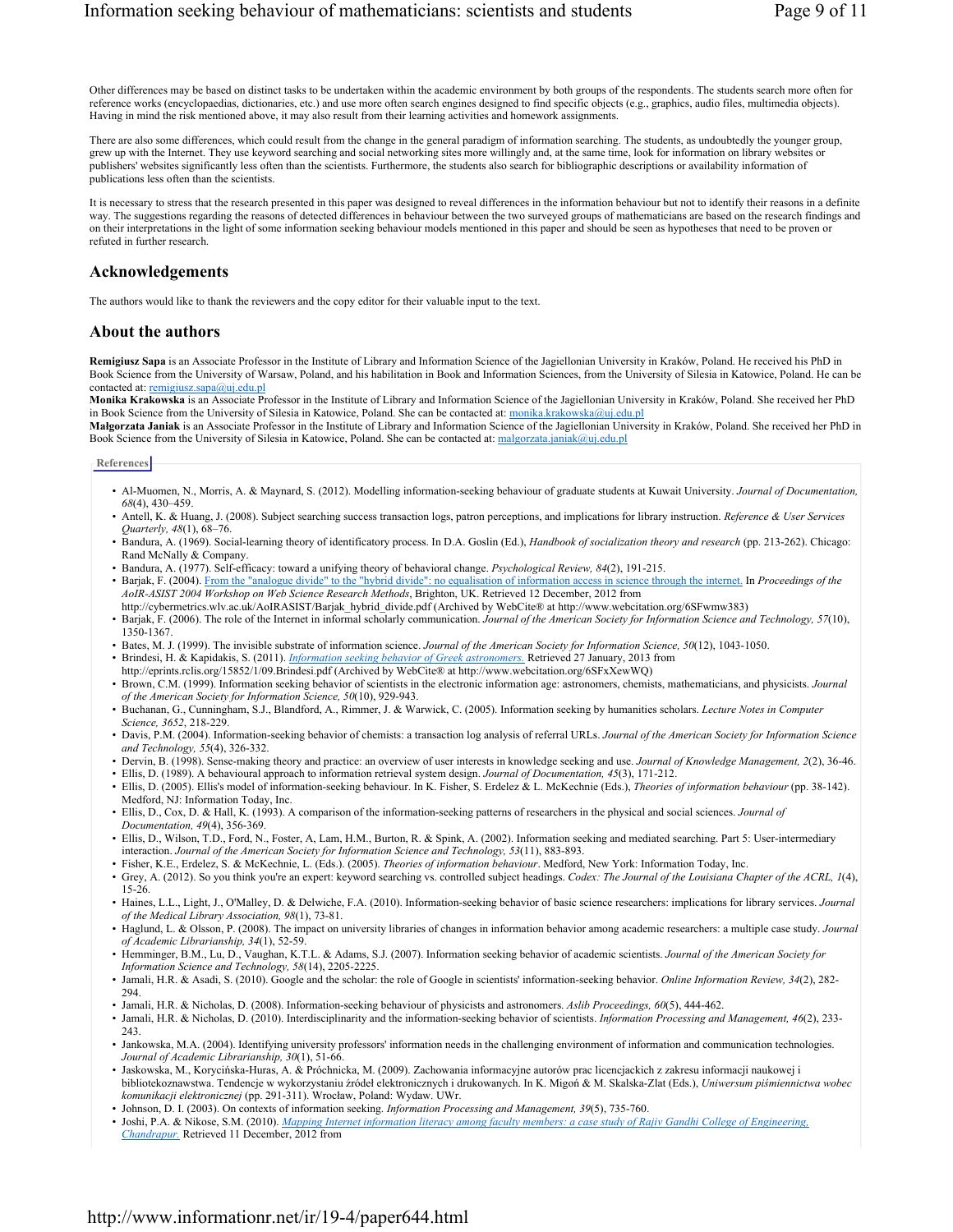http://eprints.rclis.org/bitstream/10760/14375/1/Mapping\_Internet\_Information\_Literacy\_among\_Faculty\_Members.pdf (Archived by WebCite® at http://www.webcitation.org/6SFzVOuYF)

- Junni, P. (2007). Students seeking information for their Master's theses: the effect of the Internet. *Information Research, 12*, paper 2. Retrieved 25 January, 2013 from http://informationr.net/ir/12-2/paper305.html (Archived by WebCite® at http://www.webcitation.org/6SFzeaxvF)
- Kuhlthau, C.C. (2005). Kuhlthau's information search process. In K. Fisher, S. Erdelez & L. McKechnie (Eds.), *Theories of information behaviour* (pp. 230-234). Medford, NJ: Information Today, Inc.
- Leckie, G.I. & Pettigrew, K.E. (1997). A general model of information seeking of professionals: role theory in the back door. In P. Vakkari, R. Savolainen & B. Dervin, (Eds.), *Information seeking in context: proceedings of an international conference on research in information needs, seeking and use in different contexts 14-16 August, 1996, Tampere, Finland* (pp. 99-110). London: Taylor Graham Publishing.
- Liu, Z. (2004). Perceptions of credibility of scholarly information on the Web. *Information Processing and Management, 40*(6), 1027-1038.
- Makri, S., Blandford, A. & Cox, A.L. (2008). Investigating the information-seeking behaviour of academic lawyers: from Ellis's model to design. *Information Processing and Management, 44*(2), 613-634.
- Makri, S. & Warwick, C. (2010). Information for inspiration: understanding architects' information seeking and use behaviors to inform design. *Journal of the American Society for Information Science and Technology, 61*(9), 1745-1770.
- Marchionini, G. (2008). Human–information interaction research and development. *Library & Information Science Research, 30*(3), 165-174.
- Meho, L.I. & Tibbo, H.R. (2003). Modelling the information-seeking behavior of social scientists: Ellis's study revisited. *Journal of the American Society for Information Science and Technology, 54*(6), 570-587.
- Miwa, M. (2005). Bandura's social cognition. In K. Fisher, S. Erdelez & L. McKechnie (Eds.), *Theories of information behaviour* (pp. 54-57). Medford, NJ: Information Today, Inc.
- Newby, J. (2005). An emerging picture of mathematicians' use of electronic resources: the effect of withdrawal of older print volumes. *Science & Technology Libraries, 25*(4), 65-85.
- Nicholas, D. (2008). The information-seeking behaviour of the virtual scholar: from use to users. *Serials: The Journal for the Serials Community, 21*(2), 89-92. • Niedźwiedzka, B. (2003). A proposed general model of information behaviour. *Information Research, 9*(1), paper 164. Retrieved from
- http://informationr.net/ir/9-1/paper164.html (Archived by WebCite® at http://www.webcitation.org/63UQ9trxT)
- Niu, X. & Hemminger, B.M. (2012). A study of factors that affect the information-seeking behavior of academic scientists. *Journal of the American Society for Information Science and Technology, 63*(2), 336-353.
- Niu, X., Hemminger, B.M., Lown, C., Adams, S., Brown, C., Level... & Cataldo, T. (2010). National study of information seeking behavior of academic researchers in the United States. *Journal of the American Society for Information Science and Technology, 61*(5), 869-890.
- Rieh, S. Y. (2002). Judgment of information quality and cognitive authority in the web. *Journal of the American Society for Information Science and Technology, 53*(2), 145-161.
- Ross, C. & Terras, M. (2011). Scholarly information-seeking behaviour in the British Museum online collection. In *Museums and the Web 2011*, Retrieved 26 November, 2012 from http://www.museumsandtheweb.com/mw2011/papers/scholarly\_information\_seeking\_behaviour\_in\_the.html (Archived by WebCite® at http://www.webcitation.org/6SG0729jy)
- Rowlands, I., Nicholas, D., Williams, P., Huntington, P., Fieldhouse, M., Gunter... & Tenopir, C. (2008). The Google generation: the information behaviour of the researcher of the future. *Aslib Proceedings, 60*(4), 290-310.
- Sapa, R. (1997). Zachowania informacyjne użytkownika OPAC w Bibliotece Jagiellońskiej. [User information behaviour in the OPAC of the Jagiellonian Library.]. *Zagadnienia Informacji Naukowej, 70*(2), 70-79.
- Sapa, R. (2007). Indywidualne strony WWW historyków i matematyków we współczesnej komunikacji naukowej. [Individual WWW pages of historians and mathematicians in modern scientific communication]. In M. Kocójowa (Ed.), Między przeszło%sacute;cia. a przyszłościa. Książka, biblioteka, informacja naukowa *- funkcje społeczne na przestrzeni wieków* (pp. 272-278). Kraków, Poland: Wyd. UJ.
- Savolainen, R. (2007). Information behavior and information practice: reviewing the "umbrella concepts" of information-seeking studies. *Library Quarterly, 77*(2), 109-132.
- Shenton, A.K. & Hay-Gibson, N.V. (2011). Information behaviour and information literacy: the ultimate in transdisciplinary phenomena? *Journal of Librarianship and Information Science, 43*(3), 166-175.
- Tahir, M., Mahmood, K. & Shafique, F. (2010). Use of electronic information resources and facilities by humanities scholars. *The Electronic Library, 28*(1), 122- 136.
- Tramullas, J. & Sánchez-Casabón, A.I. (2010). Scientific information retrieval behavior: a case study in students of philosophy. In D.E. Losada, P. Castells & J.M. Fernández-Luna, (Eds.), *Actas del 1er Congreso Español de Recuperación de Información CERI 2010 = Proceedings of the 1st Spanish Conference on Information Retrieval* (pp. 251-258). Madrid: Univ. Autónoma de Madrid. Retrieved 18 January, 2103 from http://eprints.rclis.org/14776/ (Archived by WebCite® at http://www.webcitation.org/6SG0QzQem)
- Urquhart, C. & Rowley J. (2007). Understanding student information behavior in relation to electronic information services: lessons from longitudinal monitoring and evaluation. Part 2. *Journal of the American Society for Information Science and Technology, 58*(8), 1188-1197.
- Whitmire, E. (2002). Disciplinary differences and undergraduates' information-seeking behavior. *Journal of the American Society for Information Science and Technology, 53*(8), 631–638.
- Wilson, T.D. (2000). Human information behaviour. *Informing Science:, 3*(2), 49-55. Retrieved 6 November, 2012 from http://inform.nu/Articles/Vol3/v3n2p49- 56.pdf (Archived by WebCite® at http://www.webcitation.org/6SG2MrLa4)
- Yu, H. & Young, M. (2004). The impact of Web search engines on subject searching in OPAC. *Information Technology & Libraries, 23*(4), 168-180.
- Zhao, J., Kan, M-Y. & Theng, Y.L. (2008). Math information retrieval: user requirements and prototype implementation. In R. Larsen, A. Paepcke, J. Borbinha and M. Naaman, (Eds.), Proceedings of the 8th ACM/IEEE-CS joint conference on digital libraries (pp. 187-196). New York: ACM. Retrieved 11 October, 2012 from https://www0.comp.nus.edu.sg/~kanmy/dossier/papers/fp096-zhao.pdf (Archived by WebCite® at http://www.webcitation.org/6SG18aoFD)
- Zhu, Y-Q., Chen, L-Y., Chen, H-G. & Chern, C-C. (2011). How does Internet information seeking help academic performance? The moderating and mediating roles of academic self-efficacy. *Computers & Education, 57*(4), 2476-2484.

#### **How to cite this paper**

Sapa, R., Krakowska, M. & Janiak, M. (2014). Information seeking behaviour of mathematicians: scientists and students. *Information Research, 19*(4), paper 644. Retrieved from http://InformationR.net/ir/19-4/paper644.html (Archived by WebCite® at http://www.webcitation.org/6UFdcjiqA)

**Find other papers on this subject**

| Scholar Search   Google Search   Bing |  |
|---------------------------------------|--|

Check for citations, using Google Scholar

```
Like \langle 1 | Tweet \langle 3 |
```
12

# **Appendix. Questionnaire – general version**

*Dear Sir or Madam*